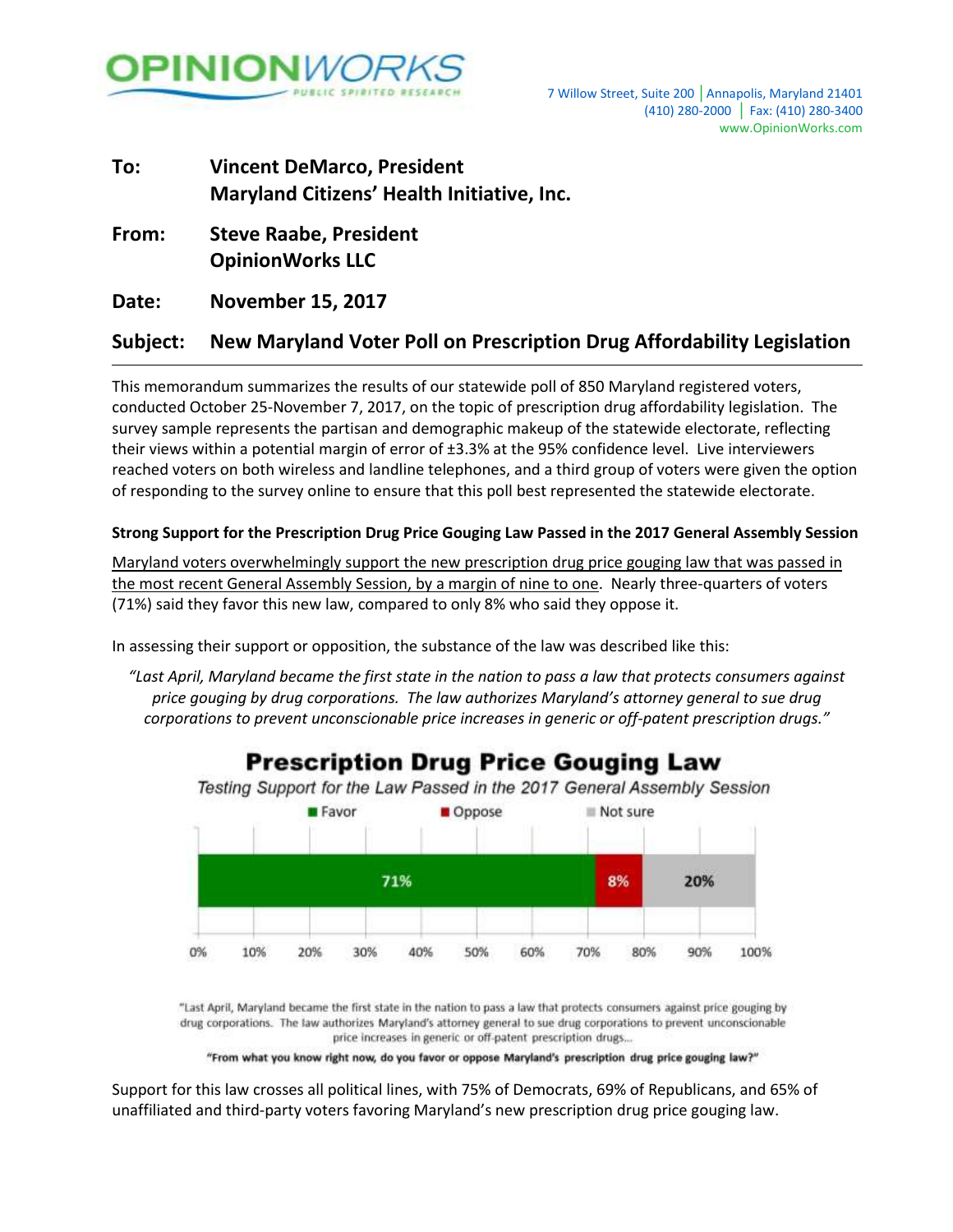#### **Support for Three New Prescription Drug Proposals is Even Higher**

Looking ahead to new legislation, there is sweeping support among Maryland voters for three additional proposals meant to address prescription drug prices. Voter support for these three proposals is resounding, reaching as high as 85%, with a majority of Maryland's voters supporting each of these proposals *strongly*.

These three legislative proposals were tested:

- Requiring prescription drug corporations to notify the public about expensive new drugs and large price increases for older drugs, and to justify those pricing decisions.
- Creating a Maryland Prescription Drug Cost Review Commission in Maryland to examine the evidence and establish acceptable costs for drugs.
- Preventing commercial managers of prescription drug plans from restricting what pharmacists can tell consumers about lower-cost drug options, as they sometimes do today.

The first of these proposals, requiring companies to notify the public and justify their drug pricing decisions, is supported by 85% of voters, with nearly two-thirds of voters (65%) *strongly* in favor. Only 8% of voters statewide oppose this legislation.



## **Price Increase Notification**

\*There are several other proposals intended to protect consumers against high prescription drug costs in Maryland. I would like to read you three of them and ask your opinion. For each one, please tell me if you would strongly favor, somewhat favor, somewhat oppose, or strongly oppose it...

"Require prescription drug corporations to notify the public about expensive new drugs and large price increases for older drugs, and to justify those pricing decisions."

Favoring this proposal are 90% of Democrats, 83% of Republicans, and 75% of unaffiliated and third-party voters. Majorities of all three of those partisan groupings support this legislation strongly. Voters who said they are "absolutely certain" to vote in 2018 are more likely than others to support this proposal, with 90% in favor, and 72% of those certain voters *strongly* favoring it.

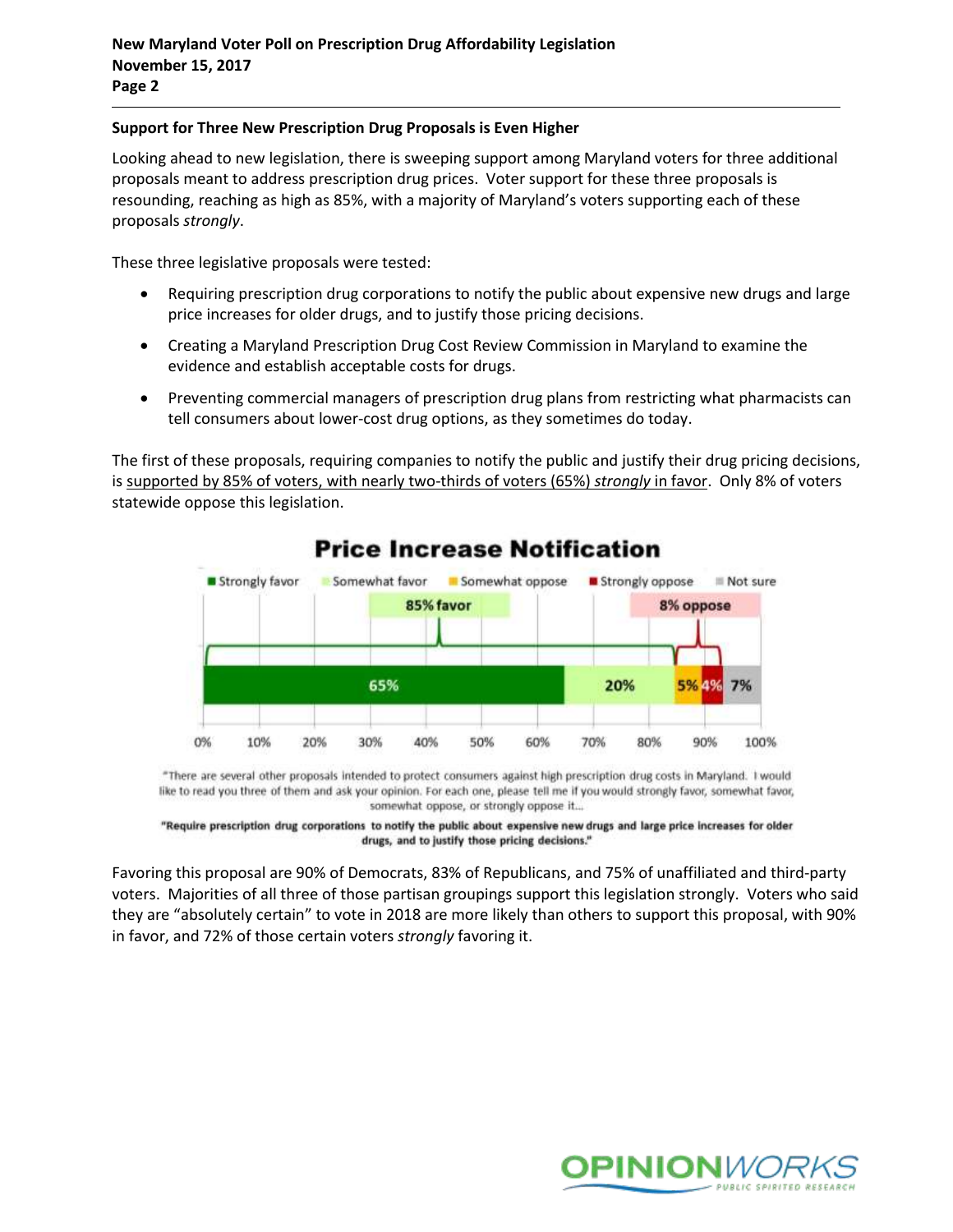The second proposal, which would create a Prescription Drug Cost Review Commission in Maryland, is favored by 83% of voters statewide, with 52% strongly in favor. Only 9% oppose this legislation.

Like the other legislation, support cross party lines and is stronger among those who are certain to vote in 2018. Eighty-seven percent of Democrats, 79% of Republicans, and 77% of unaffiliated and third-party voters favor creating a Prescription Drug Cost Review Commission. Among those who said they are "absolutely certain" to vote, 85% favor the legislation.



"There are several other proposals intended to protect consumers against high prescription drug costs in Maryland. I would like to read you three of them and ask your opinion. For each one, please tell me if you would strongly favor, somewhat favor, somewhat oppose, or strongly oppose it...

The third proposal, which would prevent commercial managers of prescription drug plans from restricting what pharmacists can tell consumers about lower-cost drug options, is favored by 74% of voters, with 60% doing so strongly. One-sixth (16%) are opposed.

Favoring this legislation are 74% of Democrats, 79% of Republicans, 68% of unaffiliated and third-party voters, and 79% of the voters of any party who are certain to vote.

### **Prevent Commercial Managers of Drug Plans** from Restricting What Pharmacists Can Tell Consumers



"There are several other proposals intended to protect consumers against high prescription drug costs in Maryland. I would like to read you three of them and ask your opinion. For each one, please tell me if you would strongly favor, somewhat favor, somewhat oppose, or strongly oppose it...

"Prevent commercial managers of prescription drug plans from restricting what pharmacists can tell consumers about lower-cost drug options, as they sometimes do today."



<sup>&</sup>quot;Create a Maryland Prescription Drug Cost Review Commission in Maryland to examine the evidence and establish acceptable costs for drugs."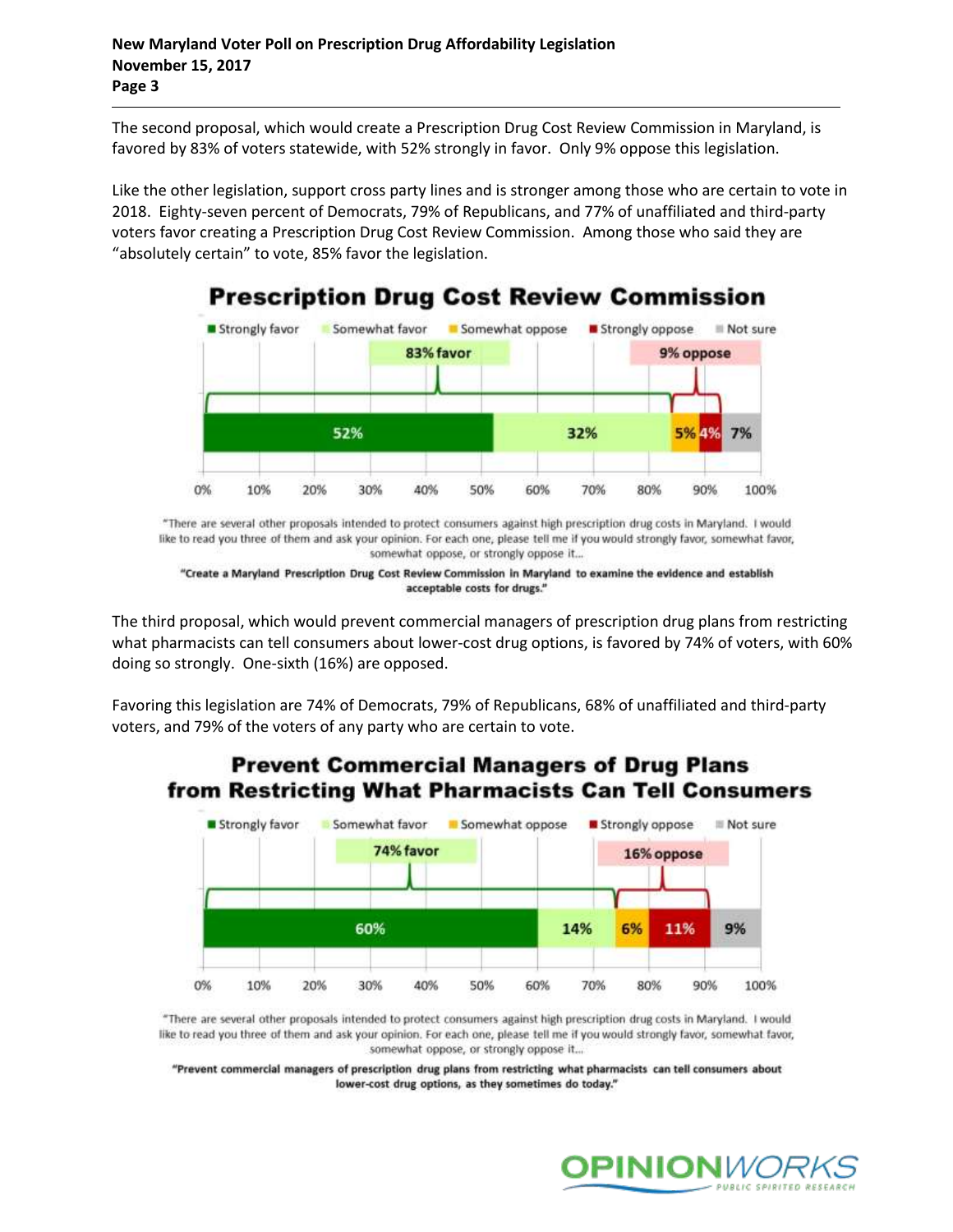#### **New Maryland Voter Poll on Prescription Drug Affordability Legislation November 15, 2017 Page 4**

There is significant personal concern among voters about the cost of prescription drugs. Forty-three percent (43%) of voters said they are "very concerned personally" about the cost of prescription drugs. Another 29% of voters said they are "somewhat concerned," totaling 72% of voters who have at least some concern about drug costs.

Eighteen percent (18%) said they are "a little concerned," leaving only 8% who said they are not personally concerned about prescription drug costs, and a very small number who are not sure.

This very high level of personal concern in the electorate is one factor that helps to explain the strong support for these legislative proposals. Such palpable concern helps drive voter support.



# **Personal Concern for Prescription Drug Costs**

"How much does the cost of prescription drugs concern you, personally? Would you say you are very concerned personally, somewhat concerned, a little concerned, or not personally concerned about it?"

### **A Large Possible Electoral Impact Due to Prescription Drug Costs**

For General Assembly and gubernatorial candidates in 2018, their position on prescription drug affordability legislation could have a major impact on their election. When asked whether their own legislator's support or opposition for this legislation would impact how they vote, voters strongly said yes. The impact was just as striking in the race for Governor.

As the table on the following page indicates, on the so-called generic ballot, Democratic legislative candidates start off with a 19-point advantage based on partisan preferences across the state. This generic Democratic edge has been fairly consistent over the past two years in our polling. However, finding out that a hypothetical Democrat in their district supports the prescription drug affordability legislation while the Republican opponent opposes it, the margin for the Democrat increases dramatically, to 41 points.

More noteworthy, the partisan advantage for Democrats is erased and reversed if the *Republican* supports the legislation while the Democrat opposes it. In this scenario, the Republican legislative candidate wins by a remarkable 27 percentage points, representing an enormous swing in voter support. All-told, the political potency of this issue is unusual and demonstrates the depth of voter feeling about the need to control prescription drug costs.

*(See table, next page)*

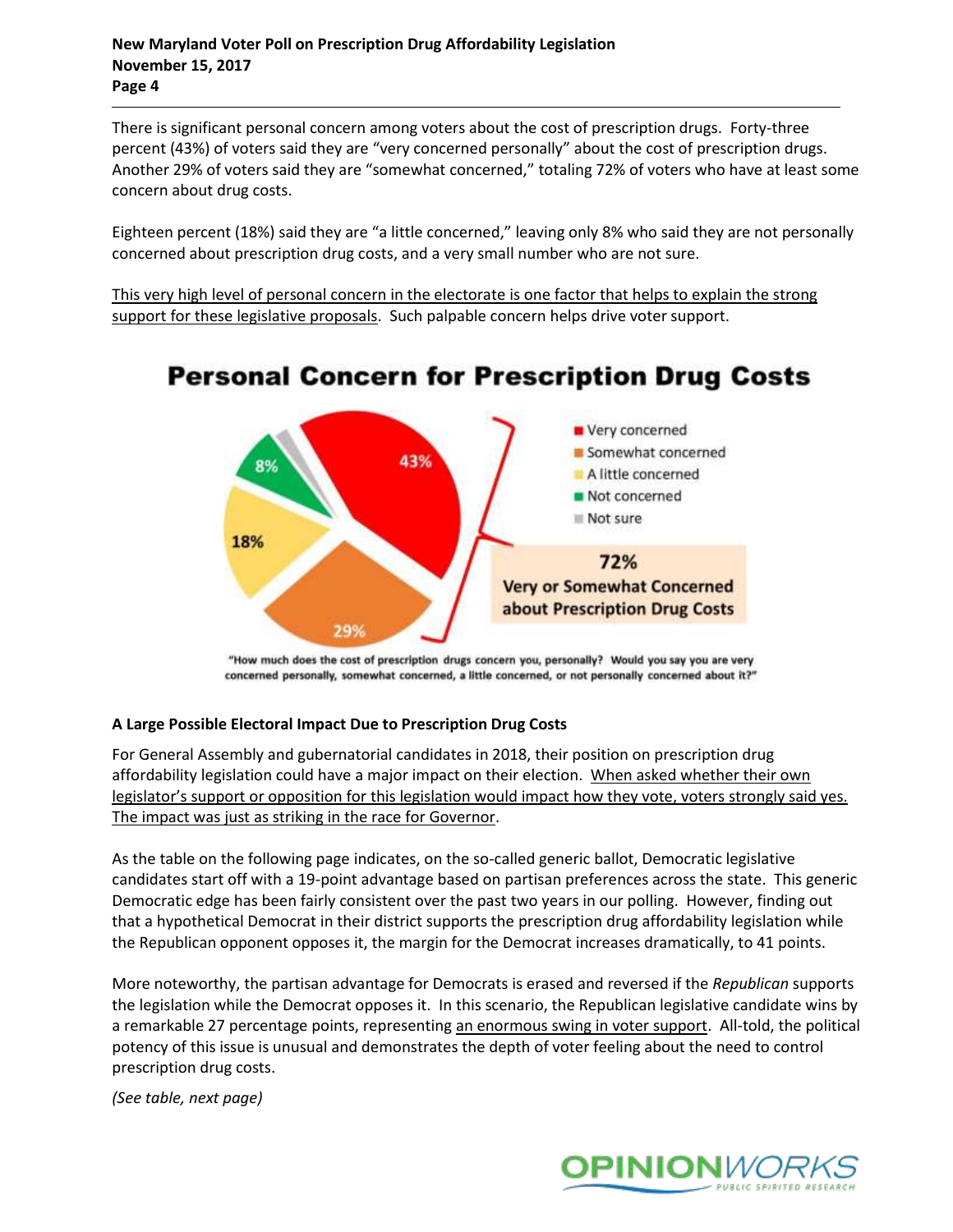| Support for Legislative Candidates Based on Prescription Drug Affordability Vote                   | <b>Support the</b><br><b>Democratic</b><br><b>Candidate</b> | Support the<br>Republican<br><b>Candidate</b> | <b>Margin</b>   |  |
|----------------------------------------------------------------------------------------------------|-------------------------------------------------------------|-----------------------------------------------|-----------------|--|
| Generic Ballot in State Legislative<br>Elections                                                   | 42%                                                         | 23%                                           | Democrat +19%   |  |
| <b>Democrat Supports Legislation</b><br>Republican Opposes Legislation                             | 54%                                                         | 13%                                           | Democrat +41%   |  |
| <b>Republican Supports Legislation</b><br><b>Democrat Opposes Legislation</b>                      | 16%                                                         | 43%                                           | Republican +27% |  |
| "In the next state legislative elections, are you more likely to yote for (rotate); the Democratic |                                                             |                                               |                 |  |

#### **Support for Legislative Candidates Based on Prescription Drug Affordability Vote**

In the next state legislative elections, are you more likely to vote for… (rotate): the Democratic candidates or the Republican candidates?"

(Rotate order of next two questions):

"If you learned that the **Democratic** candidate in your legislative district supported prescription drug affordability legislation while the Republican candidate opposed it, who would you be more likely to vote for the Democratic candidate or the Republican candidate?"

"If you learned that the Republican candidate in your legislative district supported prescription drug affordability legislation while the Democratic candidate opposed it, who would you be more likely to vote for the Republican candidate or the Democratic candidate?"

Governor Hogan is popular, leading an unnamed Democratic challenger by 43% to 28% (+15%). The Governor's electoral margin grows significantly to +35% if he supports the drug affordability legislation while his opponent opposes it (50% for Gov. Hogan vs. 15% for his Democratic challenger).

The electorate further demonstrates the potency of this issue in a hypothetical situation where the *Democrat* supports the legislation while Gov. Hogan opposes it. Voter support swings dramatically in this scenario, with the generic Democrat defeating the incumbent governor, 47% to 19% (Democratic margin +28).

|                                                                          | <b>Support Governor</b><br>Hogan | Support the<br><b>Democratic</b><br>Candidate | <b>Margin</b> |
|--------------------------------------------------------------------------|----------------------------------|-----------------------------------------------|---------------|
| Gov. Hogan vs. Generic Democrat                                          | 43%                              | 28%                                           | Hogan $+15%$  |
| <b>Hogan Supports Legislation</b><br><b>Democrat Opposes Legislation</b> | 50%                              | 15%                                           | Hogan $+35%$  |
| <b>Democrat Supports Legislation</b><br><b>Hogan Opposes Legislation</b> | 19%                              | 47%                                           | Democrat +28% |

| Support for Gubernatorial Candidates Based on Prescription Drug Affordability Vote |  |  |  |
|------------------------------------------------------------------------------------|--|--|--|
|                                                                                    |  |  |  |

"If the election for Governor were being held today, would you vote for the Republican incumbent Larry Hogan, or for his Democratic challenger?"

(Rotate order of next two questions):

"If you learned that the Governor Hogan supported prescription drug affordability legislation while the Democratic candidate for Governor opposed it, who would you be more likely to vote for Governor Hogan or the Democratic candidate?"

"If you learned that the Democratic candidate for Governor supported prescription drug affordability legislation while the Governor Hogan opposed it, who would you be more likely to vote for the Democratic candidate or Governor Hogan?"